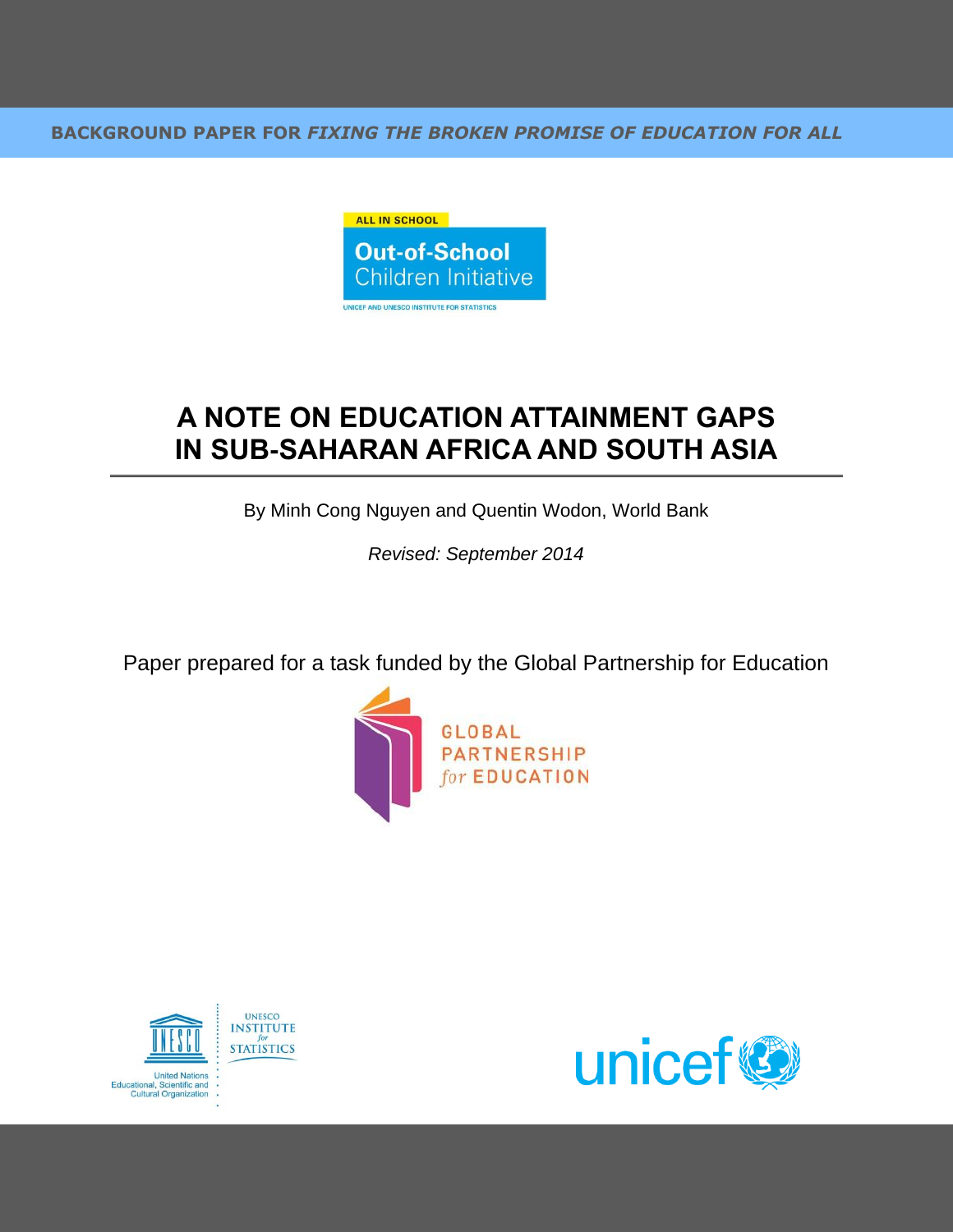## **A NOTE ON EDUCATION ATTAINMENT GAPS IN SUB-SAHARAN AFRICA AND SOUTH ASIA**

Minh Cong Nguyen and Quentin Wodon<sup>1</sup>

*This paper uses a simple decomposition is provided to analyze gaps in educational attainment by gender, location, and socio-economic (wealth) status for a large number of countries in sub-Saharan Africa and South Asia. The decomposition considers six conditional steps required for completing high school, namely starting and completing primary school, starting and completing junior high school, and starting and completing senior high school. Using Demographic and Health Surveys the parameters are estimated conditionally on having completed the previous step as well as cumulatively. By estimating the decomposition for various groups, we are able to assess when dropping out takes place in the education system for various groups.* 

#### **1. Introduction**

Progress has been achieved for the MDGs related to education. In the last two decades, large gains have been made in attainment, including with respect to ensuring universal primary education and eliminating persistent gender inequalities. The number of out-of-school girls in primary school has been cut in half since 1999 and two-thirds of developing countries have reached gender parity in primary education. In over one-third of these countries, girls outnumber boys in secondary education. At the same time, according to the most recent data from the UNESCO Institute of Statistics, 58 million children of primary school age remain out of school today, to which one can add 63 million or so out of school children of junior secondary school age (UNESCO and UNICEF, forthcoming), for a total of about 120 million children out of school.

Most of these children live in sub-Saharan Africa or South Asia and many may be missing out on their chance for an education simply because of where, to whom, and what gender they were born. Armed conflict compounds these multiple sources of disadvantage, and states suffering (or emerging) from pervasive armed conflict have been found to have some of the world's worst indicators for education (UNESCO, 2010, 2011). In South Sudan alone, until recently one million children remained out of school – even as enrollment in primary school increased by 700,000 between 2005 and 2009 (World Bank, 2012). Moreover, while students may be entering primary school, they are not always completing the cycle. African countries in particular suffer from some of the lowest primary completion rates in the world: two thirds of sub-Saharan African countries have primary completion rates of less than 80%. Other countries with higher primary completion rates but large out-of-school youth populations in absolute numbers also warrant attention. Finally, gender, location, and wealth disparities persist beyond primary education.

While the MDG target relates to the completion of primary education, primary education is often not enough in many countries today to escape poverty or at least vulnerability. It is therefore useful to look at disparities between household groups in the completion of secondary education and to analyze what drives these disparities in terms of previous drop-outs. One way to look at such disparities is to compare the ratios for completion rates between girls and boys, rural and urban locations, and the bottom versus the top quintiles of wealth, and to assess where gaps

 $\overline{a}$ 1 The authors are with the World Bank. This paper is part of a work program on out of school children at the World Bank. The opinions expressed in the paper are however only those of the authors, and need not represent those of the World Bank, its Executive Directors, or the countries they represent, nor those of the donors who funded this work.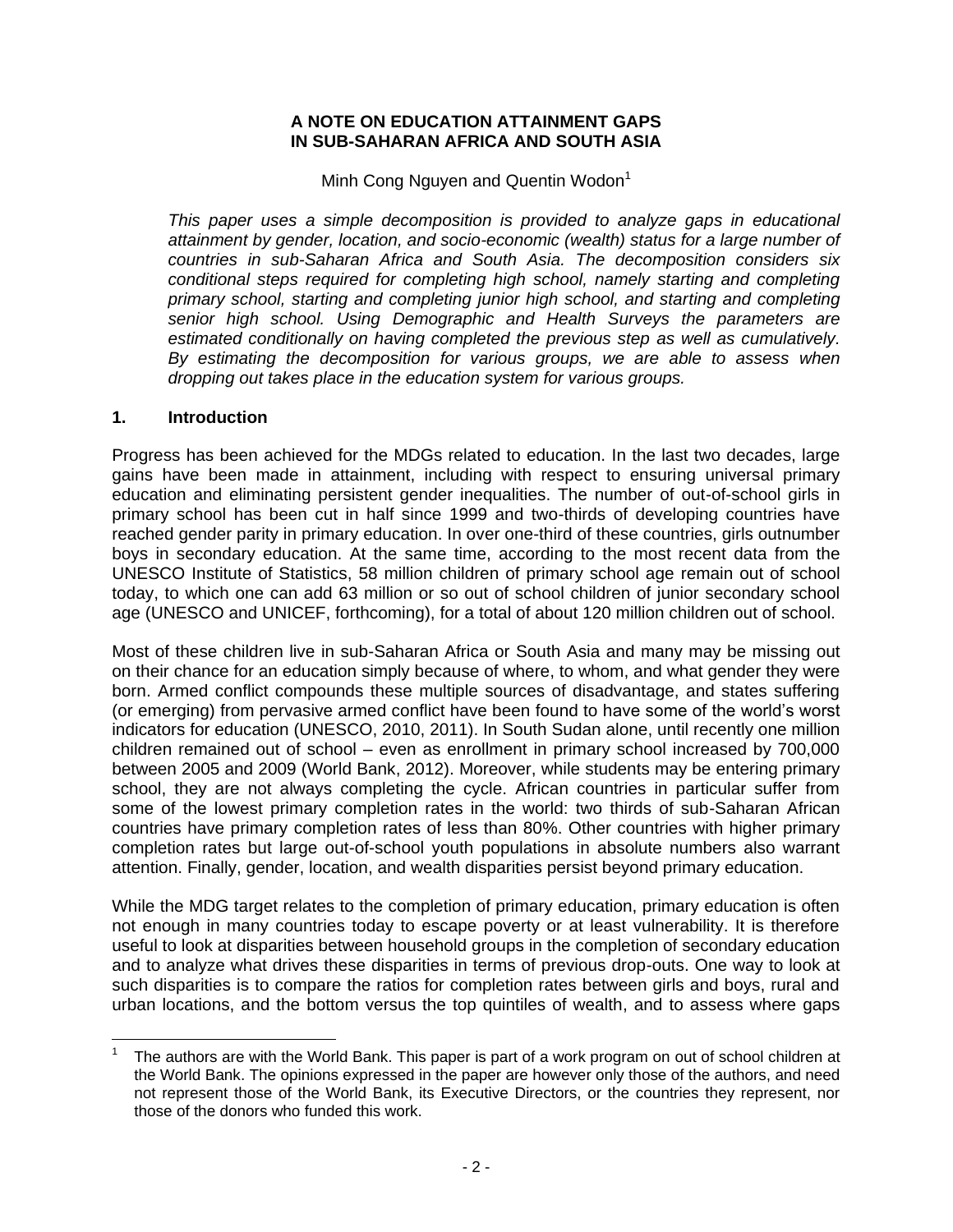occur in the progression of children through the education system. On the basis of a decomposition framework suggested by Nguyen and Wodon (2014), this is done in this paper using Demographic and Health Survey (DHS) data for a sample of 31 low income and lower middle income countries African and South Asian in order to compare education attainment for different groups of children.

The paper is structured as follows. Section 2 introduces the methodological framework. Section 3 provides the results. A brief conclusion follows.

# **2. Methodology**

We use data from the most recent nationally representative DHS household survey data available for a sample of 31 countries. The decomposition framework is illustrated here with respect to gender gaps in attainment following Nguyen and Wodon (2014), but the same framework is also used for gaps by location and socio-economic status.

Denote the gender ratio of the share of girls completing senior high school to the share of boys attaining the same level as *GRCSH* (C in the subscript denotes completion, and SH stands for senior high). This ratio can be expressed as the product of six ratios as follows: Evel as  $GR_{\text{CSH}}$  (C in the subscript denotes completion can be expressed as the product of six ratios as the subscript denotes as the product of six ratios as the product of six ratios as the product of six ratios as th

$$
GR_{CSH} = \frac{SP_G}{SP_B} \frac{CP_{G|SP}}{CP_{B|SP}} \frac{TJH_{G|CP}}{TJH_{B|CP}} \frac{CJH_{G|TH}}{CJH_{B|TH}} \frac{TSH_{G|CH}}{TSH_{B|CH}} \frac{CSH_{G|TSH}}{CSH_{B|TSH}} \tag{1}
$$

In this decomposition, *SP<sub>G</sub>* represents the share of girls who start primary school, while *CP<sub>G|SP</sub>* refers to the share of girls who complete primary school among those who started primary schooling (hence the use of the conditional symbol '|' in the mathematical notation). Next, we consider the transition to junior high school among girls who completed primary school (denoted by *TJHG|CP*), and again the completion of junior high school among girls who started that cycle (denoted by *CJHG|TJH*). The same is repeated for senior high school, with the last two terms of the decomposition for girls, *TSHG|TSH* and *CSHG|TSH*. The overall gender ratio for the completion of senior high school is obtained by considering these parameters for both girls and boys.

Another way to write the same relationship is to express the overall gender ratio as a product of six conditional gender ratios. Since we will use this alternative presentation in the discussion of

the results, it is useful to specify the notations that are being used as follows:\n
$$
GR_{CSH} = GR_{SP} \times GR_{CP|SP} \times GR_{TJH|CP} \times GR_{CJH|TJH} \times GR_{TSH|CJH} \times GR_{CSH|TSH} \quad (2)
$$

One can also define similarly the gender ratio for primary school completion as the product of the first two gender ratios on the right hand side of equation (2), and a gender ratio for the completion of junior high (product of the first four gender ratios), and the same can be applied to other stages in the process. We will refer to conditional parameters when considering any of the six stages conditionally on having completed the previous stage. By contrast, we will refer to cumulative parameters when taking all steps up to a certain stage into account. For example, the conditional completion ratio for senior high school is defined as *GRCSH|TSH*, while the cumulative gender ratio is defined as *GRCSH*. This applies also to lower levels of attainment.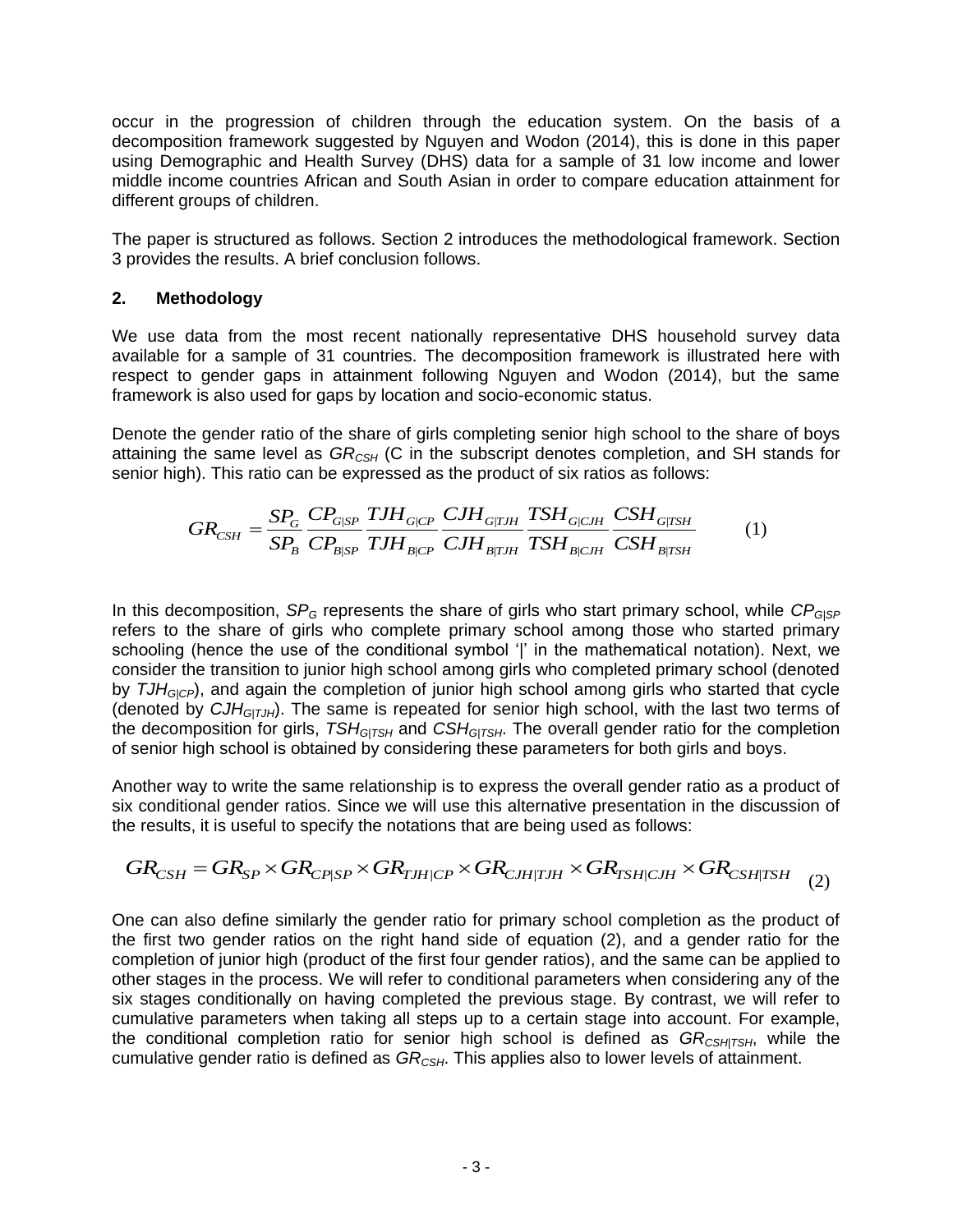The above decomposition helps to identify where exactly 'losses' out of the education system take place in terms of girls not proceeding through the cycles in an equal manner with boys. One can also look at drivers of changes in the gender ratio over time, or at what drives differences in gender rations between various groups at one point in time (this is not done here, but see Nguyen and Wodon, 2014, for an illustration in the case of Ghana). One way to do this additively for relatively small changes over time (or for small differences between groups at one point in time) is to compute the percentage change in the gender ratio as follows:

$$
\Delta GR_{CSH} / GR_{CSH} = (GR_{CSH}^{t+1} - GR_{CSH}^t) / GR_{CSH}^t
$$
  
\n
$$
\approx (\ln GR_{SP}^{t+1} - \ln GR_{SP}^t) + (\ln GR_{CP|SP}^{t+1} - \ln GR_{CP|SP}^t)
$$
  
\n
$$
+ (\ln GR_{TJH|CP}^{t+1} - \ln GR_{TJH|CP}^t) + (\ln GR_{CJH|TJH}^{t+1} - \ln GR_{CJH|TJH}^t)
$$
  
\n
$$
+ (\ln GR_{TSH|CJH}^{t+1} - \ln GR_{TSH|CJH}^t) + (\ln GR_{CSH|TSH}^{t+1} - \ln GR_{CSH|TSH}^t)
$$
  
\n(3)

In terms of data, when implementing the decomposition with a household survey, one needs to be careful in selecting properly the age group on which the decomposition is applied. On the one hand, it is best to choose an age group that is as young as possible, in order to approximate better the current state of an education system. On the other hand, one needs to allow for the fact that many students take longer to complete a cycle than the normal completion time, and that some of the children will enter in the first grade of primary school at a late age. In this note, for simplicity, we simply focus on youth between 21 and 24 years of age (see Nguyen and Wodon, 2014, on how to consider younger age groups). The analysis is carried for gaps in education attainment by gender, location, and socio-economic status (based on wealth quintiles themselves defined on the basis of a factorial analysis of indicators of household wealth in the surveys).

## **3. Results**

Summary values for the gaps in attainment are provided in **Table 1** with equal weights for all countries and in **Table 2** with population-based weights. A few findings stand out. First, and as expected, the ratios are by far lower when comparing wealth quintiles than locations, with the smallest ratios observed by gender. This suggests that disparities related to wealth are much more severe than those related to location and gender. Second, the average ratios tend to be very low. Consider the case of average values without population weights, thereby giving the same weight to all countries. The average ratio of 0.041 by quintiles implies that a child in the top quintile is 25 times more likely than a child in the bottom quintile to complete secondary school. The average ratio of 0.214 by location implies that an urban child is almost five times more likely to complete secondary education than a rural child. Finally, the average ratio of 0.645 by gender implies that a boy is 1.55 times more likely than a girl to complete secondary school. In other words, despite progress, major inequalities persist between groups within countries. The values of the various education attainment ratios are higher with population weights, but overall they remain low.

The data in Tables 1 and 2 also suggests that disparities are smaller in the lower middle income group than in the low income group. As countries grow, disparities are reduced. Yet at the same time, there is also a lot of variation within the two groups of countries as suggested by the standard deviations and the minimum and maximum values. This can be illustrated graphically.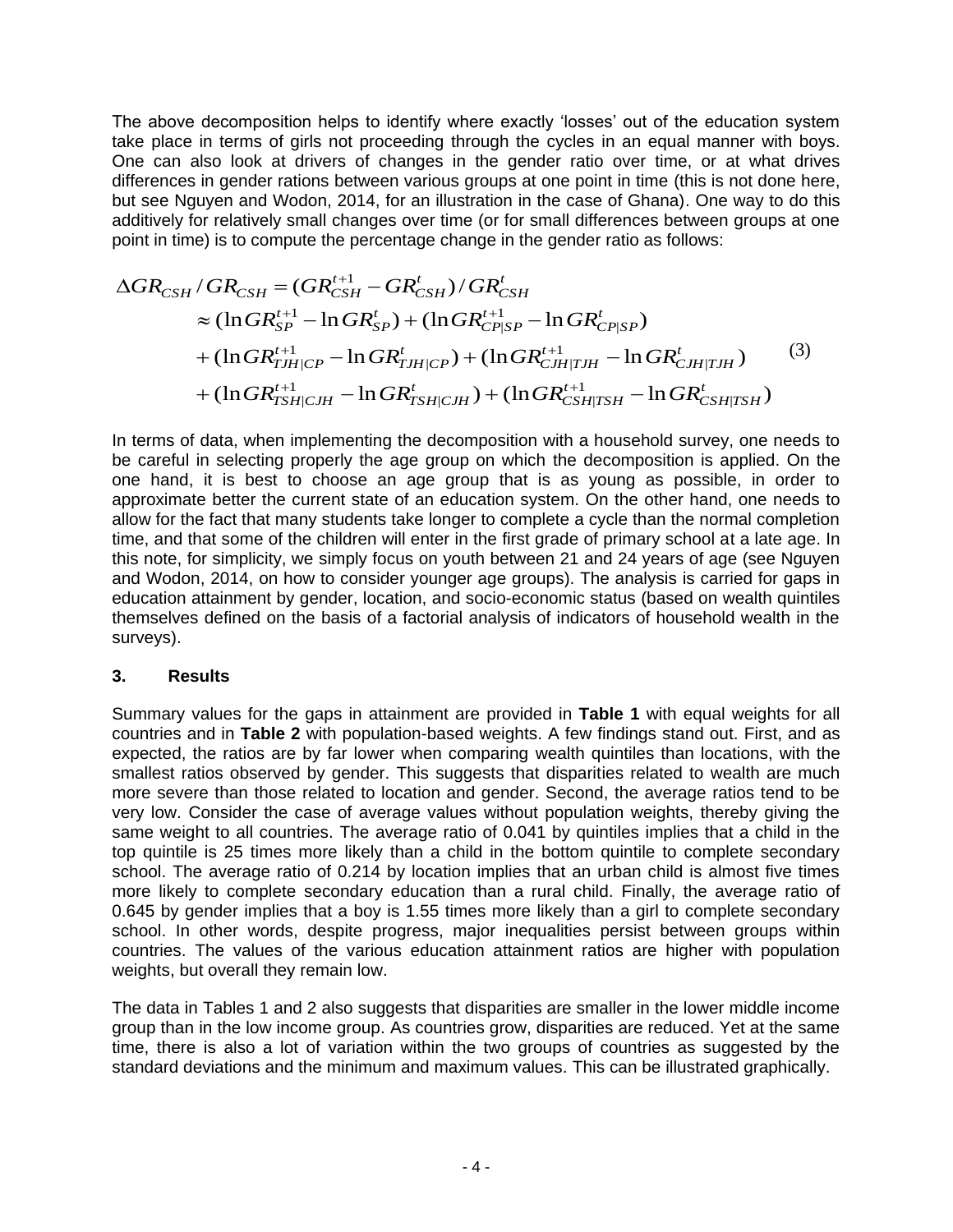|                     | Number of                                            |            |                    |               |               |  |  |
|---------------------|------------------------------------------------------|------------|--------------------|---------------|---------------|--|--|
|                     | countries                                            | Mean value | Standard deviation | Minimum value | Maximum value |  |  |
|                     | <b>Female/Male</b>                                   |            |                    |               |               |  |  |
| All countries       | 31                                                   | 0.645      | 0.251              | 0.226         | 1.280         |  |  |
| Low income          | 19                                                   | 0.547      | 0.218              | 0.226         | 0.901         |  |  |
| Lower middle income | 10                                                   | 0.759      | 0.218              | 0.521         | 1.280         |  |  |
|                     | <b>Rural/Urban</b>                                   |            |                    |               |               |  |  |
| All countries       | 31                                                   | 0.214      | 0.151              | 0.000         | 0.521         |  |  |
| Low income          | 19                                                   | 0.156      | 0.129              | 0.000         | 0.468         |  |  |
| Lower middle income | 10                                                   | 0.319      | 0.151              | 0.103         | 0.521         |  |  |
|                     | (Poorest) /Quintile 5 (Richest)<br><b>Quintile 1</b> |            |                    |               |               |  |  |
| All countries       | 31                                                   | 0.041      | 0.044              | 0.000         | 0.176         |  |  |
| Low income          | 19                                                   | 0.017      | 0.022              | 0.000         | 0.072         |  |  |
| Lower middle income | 10                                                   | 0.078      | 0.050              | 0.019         | 0.176         |  |  |

#### **Table 1. Ratio of secondary school completion rates, equal weight for all countries**

*Source: Authors*

## **Table 2. Ratio of secondary school completion rates, population weights**

|                     | Number of          |                                                   |                    |               |               |  |  |  |
|---------------------|--------------------|---------------------------------------------------|--------------------|---------------|---------------|--|--|--|
|                     | countries          | Mean value                                        | Standard deviation | Minimum value | Maximum value |  |  |  |
|                     | <b>Female/Male</b> |                                                   |                    |               |               |  |  |  |
| All countries       | 31                 | 0.720                                             | 0.130              | 0.226         | 1.280         |  |  |  |
| Low income          | 19                 | 0.643                                             | 0.185              | 0.226         | 0.901         |  |  |  |
| Lower middle income | 10                 | 0.760                                             | 0.058              | 0.521         | 1.280         |  |  |  |
|                     | <b>Rural/Urban</b> |                                                   |                    |               |               |  |  |  |
| All countries       | 31                 | 0.720                                             | 0.130              | 0.226         | 1.280         |  |  |  |
| Low income          | 19                 | 0.643                                             | 0.185              | 0.226         | 0.901         |  |  |  |
| Lower middle income | 10                 | 0.760                                             | 0.058              | 0.521         | 1.280         |  |  |  |
|                     |                    | <b>Quintile 1 (Poorest) /Quintile 5 (Richest)</b> |                    |               |               |  |  |  |
| All countries       | 31                 | 0.082                                             | 0.052              | 0.000         | 0.176         |  |  |  |
| Low income          | 19                 | 0.024                                             | 0.022              | 0.000         | 0.072         |  |  |  |
| Lower middle income | 10                 | 0.112                                             | 0.035              | 0.019         | 0.176         |  |  |  |

*Source: Authors*

**Figures 1 to 3** display this variation between countries in a more visual way. Countries are ranked on the horizontal axis according to their level of GDP per capita in purchasing power parity terms. Gaps in secondary school completion by gender (ratio of the completion rates for girls and boys), location (ratio of the completion rates for rural versus urban areas), and wealth (ratio of the completion rates for children in the bottom versus the top quintiles of wealth) are displayed on the vertical axis. The sizes of the dots on the Figures represent the size of the country's population. Data are provided for sub-Saharan countries in orange and South Asian countries in blue.

A few points are worth highlighting. First, the three graphs have very different intercepts – with the lowest value for disparities by quintiles followed by disparities by location and finally disparities by gender. This echoes the fact that disparities are larger according to wealth, then location, and then gender. Second, the slopes of the lines of best fit are all positive, suggesting that disparities are reduced with economic development as measured through GDP per capita. Yet at the same time, there is a lot of variation between countries, suggesting that broader contexts (including circumstances such as conflicts) as well as education policies and programs can make a major difference in reducing such disparities.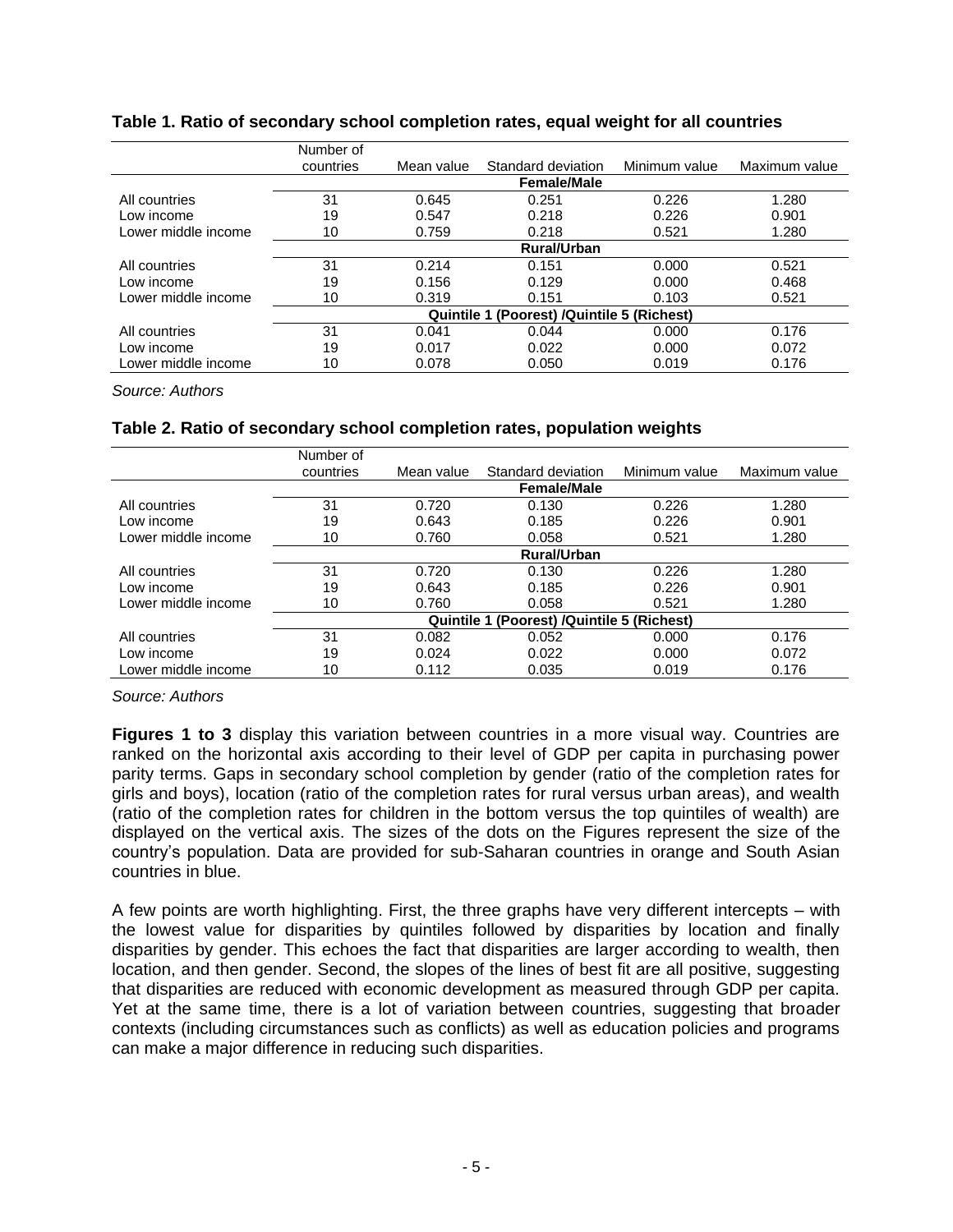

**Figure 1. Ratio of secondary school completion rates by gender**



**Figure 2. Ratio of secondary school completion rates by location**



*Source: Authors*



**Figure 3. Ratio of secondary school completion rates by wealth**

*Source: Authors*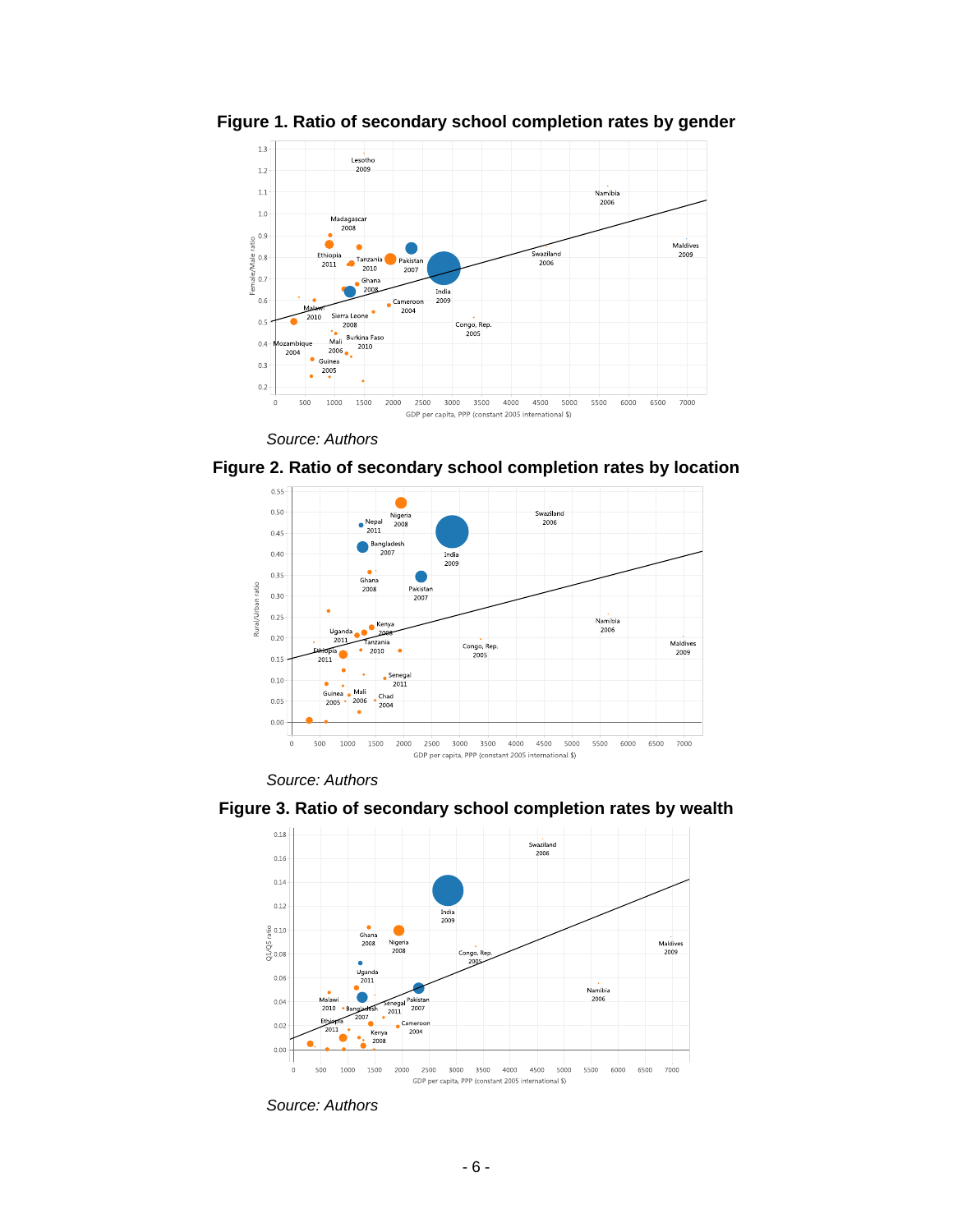As mentioned in the methodological section, a simple decomposition can be used to analyze what contributes to such large disparities in education attainment. The ratios of secondary school completion between girls and boys, as well as between urban and rural location and between the bottom and top quintiles, can be expressed as the product of six ratios for (1) the proportion of students starting primary school (SP), (2) completing primary school conditionally on starting primary school (CP), (3) transitioning to junior high school conditionally on completing primary school (TJH), (4) completing junior high school conditionally on starting that cycle (CJH, (5) transitioning to senior high school conditionally on completing junior high school (TSH, and finally (6) completing senior high school conditionally on starting that cycle (CSH).

The decomposition helps in assessing exactly where disparities in attainment occur. Because the decomposition is multiplicative, the largest contributors to disparities are simply the smallest of the six ratios. For example, if the value of SP is smaller than those of CP, TJH, CJH, TSH, and CSH, this indicates that for that ratio (whether related to gender, location, or wealth) and that country, the gap that contributes the most to the overall final gap in the completion of secondary school is precisely the gap in starting primary school. What **Figure 4** displays is the share of countries for which the various gaps (from SP to CSH) contribute the most to the overall gaps in secondary school completion.

In the case of gender, differentials in the share of girls and boys who start primary school matter the most when considering completion of secondary school. In the case of location and wealth, gaps in the completion of secondary schools tend to matter more, but differences in the proportion of students who start and complete primary school also matter. Note that if the analysis were conducted in terms of completion of basic education – which often corresponds to nine years of schooling, the role of gaps in starting and completing primary schools would matter even more.

# **4. Conclusion**

Despite progress towards universal primary education as well as junior secondary education, large gaps remain in education attainment by gender, location and especially socio-economic status. This paper has relied on a simple decomposition is provided to analyze gaps in educational attainment by gender, location, and socio-economic (wealth) status for a large number of countries in sub-Saharan Africa and South Asia. The results suggest that disparities start at an early age – not starting or completing primary school contribute in a major way to disparities later in terms of education attainment at higher levels of schooling. If one were to consider disparities in learning as well, apart from disparities in attainment, disadvantage at an early age is likely to contribute even more to disparities later in life. But of course disparities alter in life matter as well.

While the purpose of this paper was to provide broad stylized facts on the magnitude of disparities in secondary school completion by gender, location, and especially socio-economic status, as well as indications of when disparities occur, the analysis can also be applied in a more detailed way to country data in order to conduct case studies of who drops out when and thereby inform policy dialogue on the type of interventions that could help reduce drop-outs.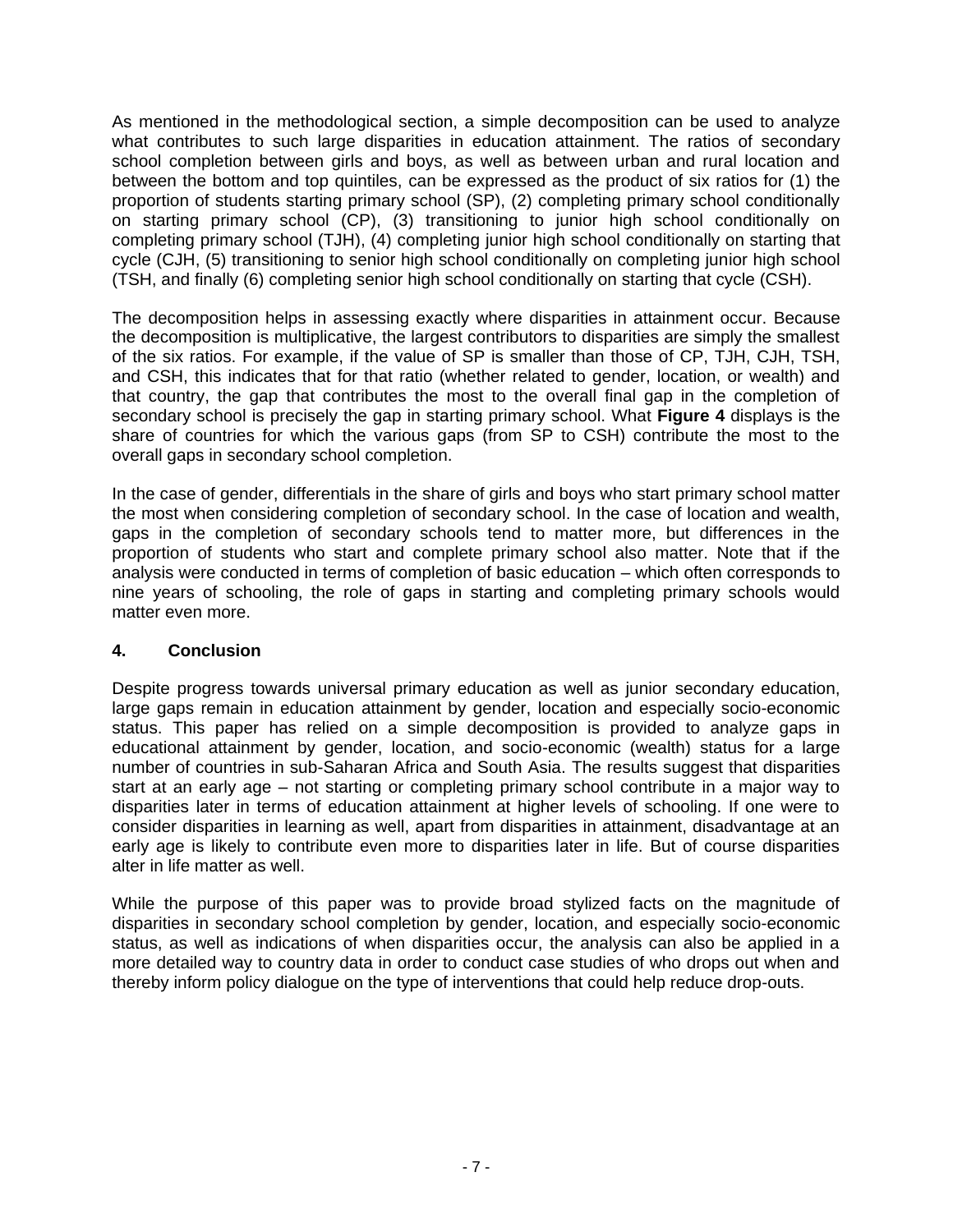

**Figure 4. Share of countries where different stages contribute the most to gaps**



3 - Wealth Ratios



*Source: Authors*